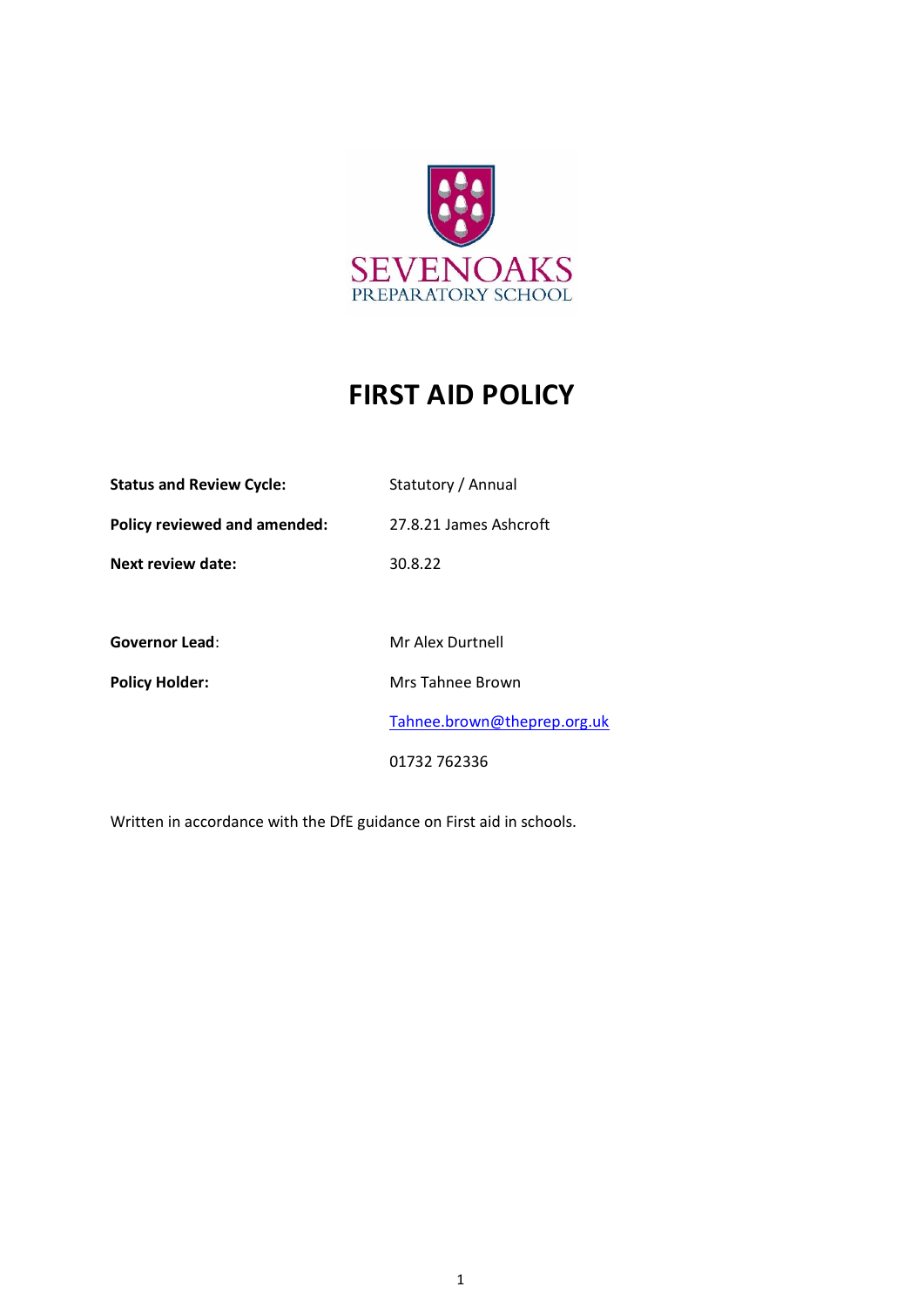This guidance is applicable to all those involved in the provision of first aid related to school activities. This policy is written in line with the Department of Education on first aid for schools. In accordance with the General Data Protection Regulation (25 May 2018) all confidential records of pupils or staff are kept in a locked room.

#### **OBJECTIVES**

- To ensure that there is an adequate provision of appropriate first aid at all times
- To ensure that where individuals have been injured there are suitable mechanisms in place to provide remedial treatment.
- To provide instructions where a child may feel ill during the school day
- Report and record all accidents
- Arrange to provide training to staff, maintain record of training. Review annually.

#### **GUIDANCE**

The School Nurse will be responsible for the implementation of this policy.

The School Nurse will undertake a risk assessment to determine the first aid needs. This will include consideration of the following:

- 1. Size of the Prep and its split sites
- 2. Our Location
- 3. Specific hazards or risks on the site
- 4. Staff or pupils with special health needs or disabilities
- 5. Previous and current record of accidents / incidents at the school
- 6. Provision for lunchtimes and breaks
- 7. Provision for leave / absence of first aiders
- 8. Offsite activities, including trips
- 9. Practical departments, such as science, technology, PE
- 10. Out of hours activities
- 11. Contractors on site and agreed arrangements

#### **FIRST AID**

The Prep ensures:

- 1. All staff receive Emergency first aid at Work training every three years to complete (EFAW) certification. Last complete 7 January 2019. Appointed members of staff complete the 3-day First Aid at Work (FAW) training course and undergo the 2-day refresher training every 3 years.
- 2. There are sufficient trained first aiders to cover day to day and other school activities.
- 3. A first aider (paediatric first aid for EYFS pupils) accompanies pupils on visits out of school
- 4. First aiders give immediate help to those with common injuries or illnesses and those arising from specific hazards, and where necessary ensure that an ambulance or other professional medical help is called.
- 5. The school also have appointed persons (FAW) in addition to first aiders. Such persons will have received more formal training to take charge when someone becomes ill or is injured, to look after first aid equipment, e.g. restocking of supplies and ensuring that an ambulance or other professional medical help is called when appropriate.
- 6. Appointed staff undergo yearly training in the administration of adrenaline (Epipens) to treat anaphylactic shock.
- 7. The Annual Consent for Administering Medication and First Aid for Pupils form is received by email at the beginning of each academic year specifying any allergies or medical conditions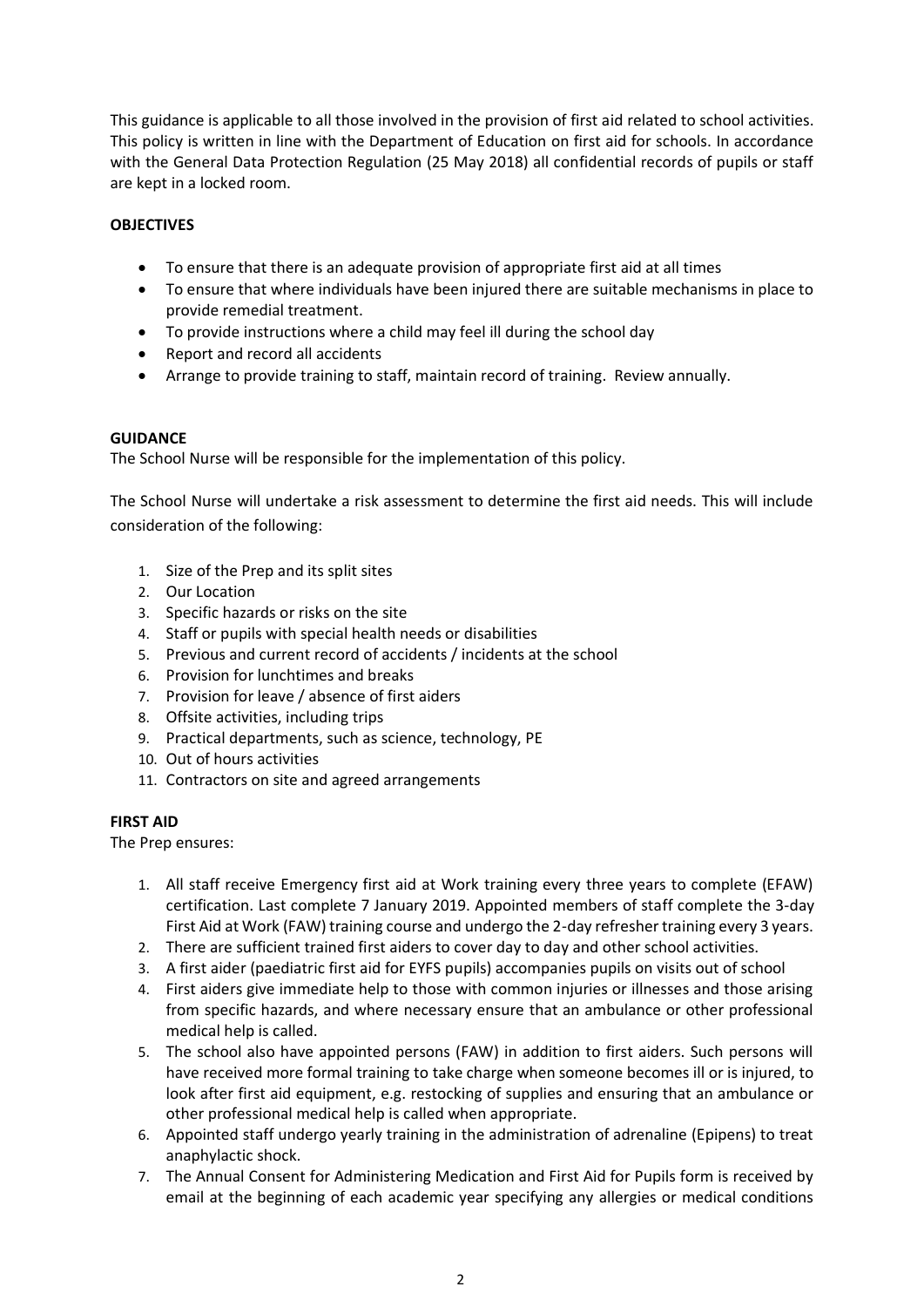and giving authority to act on behalf of the parents in a medical emergency (in loco parentis) until they can be contacted.

#### The Prep's appointed first aiders are:

| Name                        | <b>Qualification</b>                | Location            |
|-----------------------------|-------------------------------------|---------------------|
|                             | <b>Registered Nurse</b>             |                     |
| <b>Tahnee Brown</b>         | DipHe Child Nursing                 | <b>Medical Room</b> |
|                             | <b>BSc General Practice Nursing</b> |                     |
| Sarah Howe                  | <b>Paediatric First Aid</b>         | Pre-prep            |
| Merrhis Lemmon              | Paediatric First Aid                | Pre-prep            |
| Louisa Rowland              | Paediatric First Aid                | Pre-Prep            |
| Lorna Belither              | Paediatric First Aid                | Pre-Prep            |
| Marina Routledge            | Paediatric First Aid                | Pre-Prep            |
| Dee Albett                  | Paediatric First Aid                | Prep School         |
| Aaron Bailey                | <b>First Aider at Work</b>          | Prep School         |
| Lorna Baker                 | First Aider at Work                 | Prep School         |
| <b>Val Chalmers-Stevens</b> | <b>First Aider at Work</b>          | Prep School         |
| <b>Robin Collings</b>       | <b>First Aider at Work</b>          | Prep School         |
| <b>Steve Lemmon</b>         | <b>First Aider at Work</b>          | Prep School         |
| <b>Helen Shere</b>          | First Aider at Work                 | Prep School         |
| Matt Tye                    | <b>First Aider at Work</b>          | Groundsman          |

#### **SPECIAL NEEDS**

There is a Head of Learning Support based at the school, who is available for consultation and advice should a member of staff or a parent have any concerns regarding a pupil's educational development or behaviour.

#### **MEDICAL ROOM**

The main medical room is located in The Prep School house next to the Reception area. In the Pre-Prep pupils are treated in the school office.

A defibrillator is located outside Medical Room beside pigeon hole.

A full list of the medical room equipment is detailed in Appendix 2

#### **FIRST AID KITS**

- First aid kits are provided in areas of the school where accidents are considered most likely
- A first aid kit is taken when pupils leave the school on organised trips or participate in sports events.
- First aid kits are checked weekly and replenished as necessary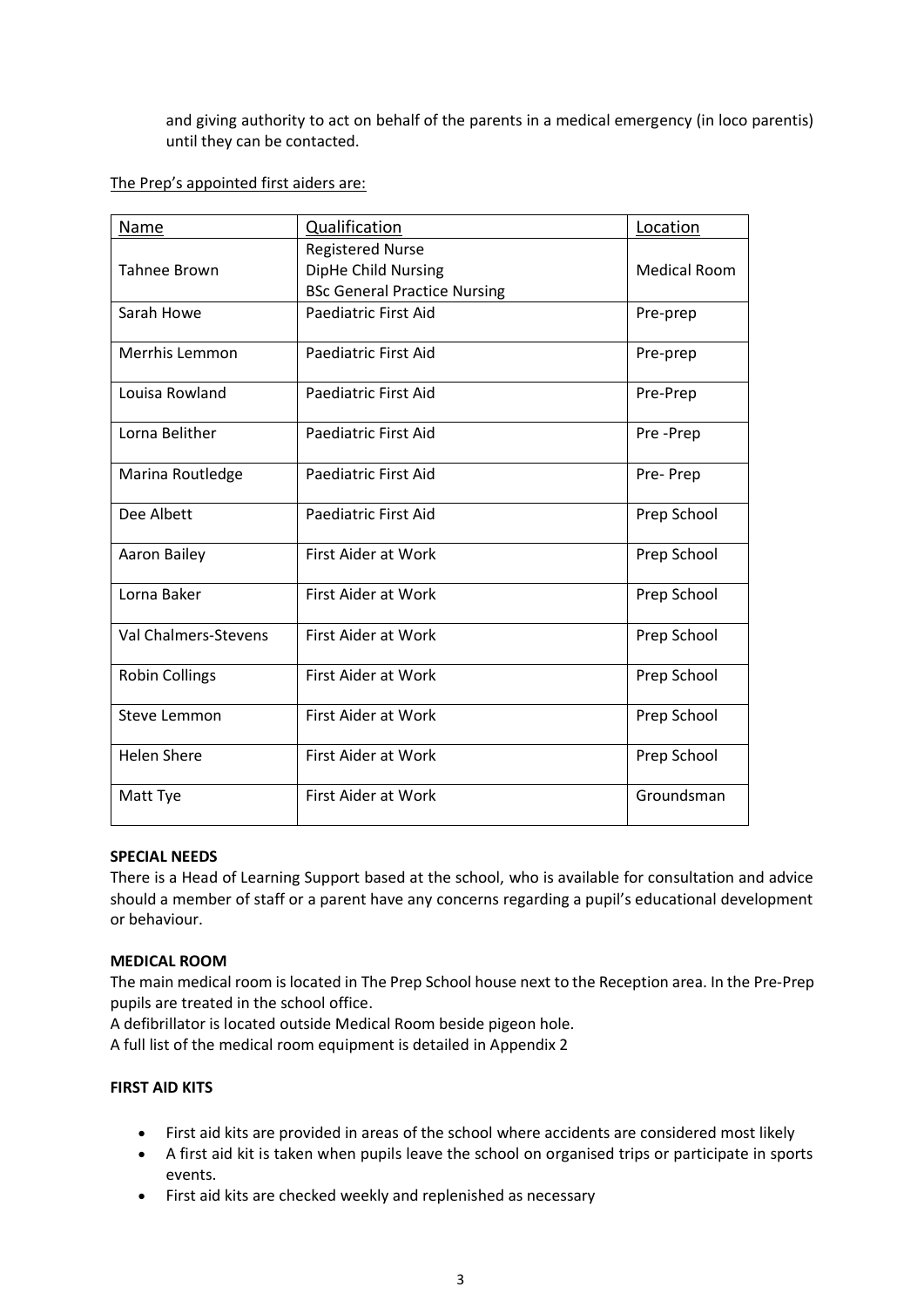- The contents of a first aid box will be in accordance with the guidance given in the Health, Safety and the Environment document
- First Aid kit content is detailed in appendix 3

#### **FIRST AID NOTICES**

Lists of members of staff who are qualified first aiders or Paediatric first aiders are displayed on noticeboards:

- Directly across from the medical room
- The entrance to the sports hall
- The entrance to the Oakery
- Health and safety notice board Centenary Centre

All pupils and staff will be given information on the provision of first aid at their induction.

#### **PROCEDURE IN CASE OF ACCIDENT OR INJURY**

If you witness an accident you should either contact the school nurse or an appointed first aider directly.

#### **Do not leave any pupil unattended.**

In the event of a medical emergency, the First Aider at Work or school nurse must contact or give instructions to contact the emergency services.

#### **CONTACT AN AMBULANCE**

- Dial 999
- When asked what service is required state clearly "Ambulance"
- When put through to the ambulance control room, state clearly what the emergency is and whether or not the casualty is breathing.
- Listen to the operator and follow instructions given. Do not hang up unless you are told to do so.
- Give the operator your exact location i.e. the school address and postcode and location on our site e.g. the Pre-Prep Hall, the Oakery
- Give your telephone number to the operator and keep the phone manned.
- Send someone to the school entrance to wait for the ambulance and to direct the crew to the casualty. Ask someone to locate a high vis jacket for this person so they can be seen.
- Inform the school office and ask someone from the SMT to contact the casualty's parents or staff member's next of kin. *Be cognisant of communication and contain messages in line with the crisis communication policy.*
- If the casualty's condition worsens, call back the emergency services.
- If the decision is made by the ambulance control to send an air ambulance, ensure that the school office informs the maintenance team so an area can be cleared and prepared for a helicopter landing.

#### **ACCIDENTS**

Parents of all pupils have given a signed authority for the school to consent on their behalf to pupils receiving emergency medical treatment including blood transfusions, general anaesthetic and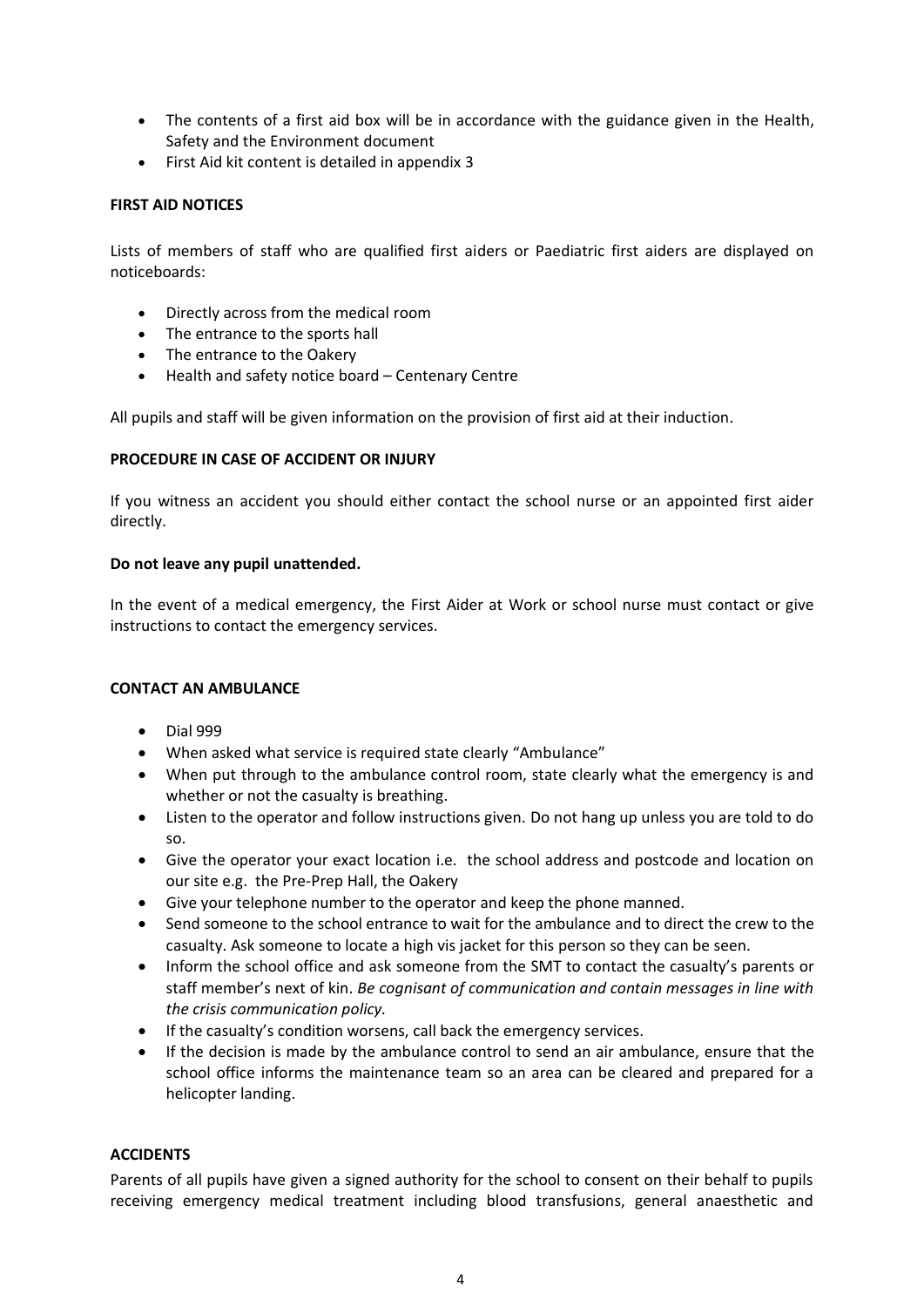operations by an appropriately qualified person necessary for the pupil's welfare if the parent cannot be contacted in time.

As and when a minor accident occurs the casualty should receive appropriate first aid from the school nurse, a member of the teaching staff or a member of the office staff according to their training. In the event of a head injury, for children in the Pre-Prep a "bump note" will be placed in the pupil's book bag alerting the parent to the minor injury should the parent or guardian notice a bruise or graze on their child that evening. In the senior school, a head injury letter will be sent home.

For the more serious accidents the pupil will be sent to hospital. Initially, attempts will be made to contact the parents, inform them of the situation and assess the feasibility of the parent taking the pupil to hospital. If this is not a feasible option, then the casualty will be driven by a fully trained member of staff or an ambulance will be called. In this situation the parents must be informed immediately of: -

- the name of the Hospital to which their son/daughter has been taken.
- asked to attend the hospital as a matter of urgency.
- reassured to minimise parental distress

Medical advice may be sought from either Sevenoaks Minor Injuries Unit or a Casualty Department at Maidstone or Tunbridge Wells [Pembury] Hospital.

Where incidents occur an accident report will be documented in the PASS system and parents will be notified via telephone or accident slip. The nurse is responsible for recording the information on PASS. If any other member of staff is dealing with the accident, they must enter the details into the journal in the medical room in the Prep school. In the Pre-Prep incidents are to be recorded on PASS by the acting first aider. These incidents will also be recorded on a bump note and in the Accident Book.

In the medical first aid kits there is an accident book which allows incidents to be recorded as they happen so we can capture information immediately.

It is important that you are specific when recording the injury e.g., which finger, on which hand.

For head injuries it is extremely important we follow the procedure in appendix 7. Parents will be given a head injuries advisory note and asked to respond the following day about how the pupil responded overnight to ensure no adverse conditions have materialised and to alert the school should further monitoring be required.

See Appendix 6 for dealing with a child with an allergic reaction and Appendix 7 for Head injuries.

#### **RECORDING OF ACCIDENTS (SERIOUS ACCIDENTS)**

The nurse records details of every accident and incident on the PASS database and in the ACCIDENT BOOK. The records are confidential and only disclosed if "the permission for disclosure" is given by a pupil's parents.

It is a statutory requirement to report serious accidents RIDDOR to the Health and Safety Executive, including:-

- Accidents resulting in a death of any person
- Accidents resulting in specified injuries to workers
- Non-fatal accidents requiring hospital treatment to non-workers and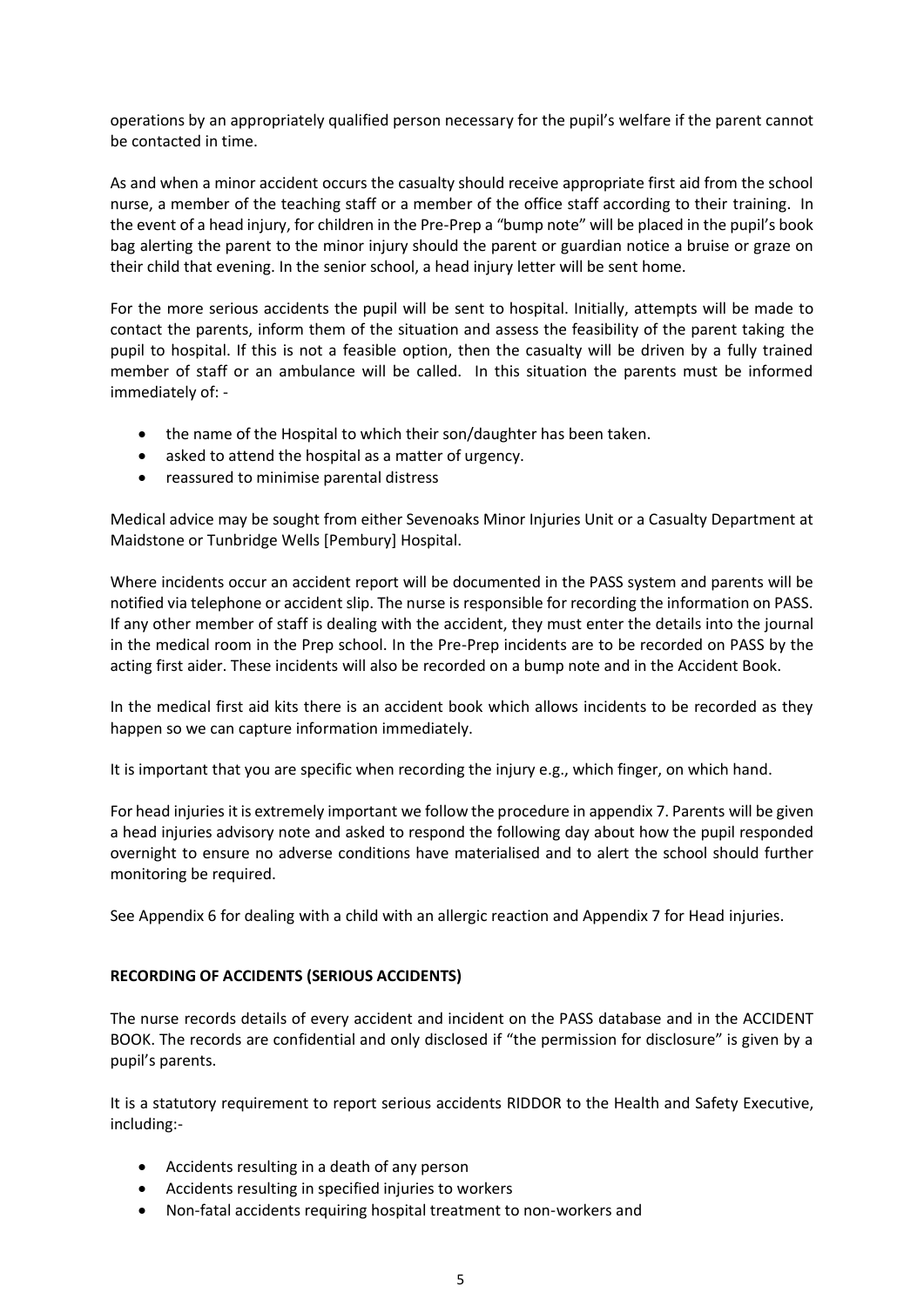• Dangerous occurrences.

Casualties or parents / guardians are required to sign the accident report giving permission for disclosure to the HSE.

RIDDOR (Reporting of Injuries, Diseases and Dangerous Occurrences Regulations 1995)

#### **PUPIL ILLNESS**

If a teacher feels that a child is not well and requires assessment, the following procedures should be followed.

In the Prep School the child should be taken to the medical room by a member of staff or with an accompanying pupil. The teacher will need to complete a permission notice allowing the pupil to attend the medical room (see appendix 10). This is so the Nurse knows the child has been sent by the teacher and what the issue is with the particular child.

During lesson time pupils will not be dealt with by the office staff unless the permission notice is completed and signed by a member of staff. Supplies of slips are available in the staff room.

The Nurse (and in her absence, a First Aider at Work) will assess the child and see if they can resolve the problem or whether the child should be sent home.

The school nurse, (or in her absence the class teacher) has the responsibility for the decision as to whether the pupil should stay at school. It is assumed that they are more familiar with the pupil in question than the office staff. If the child is to be sent home the pupil illness form (see appendix 1) must be completed (by the nurse or FAW) and given to the office.

Should a pupil become unwell at either break time they should report to one of the teachers on duty or go directly to the school nurse.

If a teacher feels that a child in the Pre-Prep is not well enough to continue working at school, a member of staff will escort them to the Pre-Prep Office. The teacher and first aiders in the Pre-Prep office will decide whether the child is well enough to remain in school or not. The school nurse may be consulted if necessary. The child will remain in the office whilst the parents' are contacted and arrangements are made for the child to be taken home.

The School Nurse is on duty in the medical centre from 9:30- 3 pm Monday. 10:00– 16:00 Tuesday – Friday. At all other times illness will be overseen by the office staff and where necessary an appropriately qualified first aider.

The School nurse holds details regarding infectious diseases and the appropriate exclusion period in each instance. In cases of vomiting and diarrhoea, pupils should not return to school for a period of 48 hours after the last episode.

#### **MEDICATION**

Non-Prescribed medication – Only medicines stated on the annual consent form for the "Administration of Non-Prescribed Medication and First Aid" can be given to a pupil by a suitably qualified member of staff and if the consent form has been signed by the parent or guardian.

Having considered the "Gillick competency" and the age of our pupils, it is not our policy to allow pupils to self-medicate without parental permission.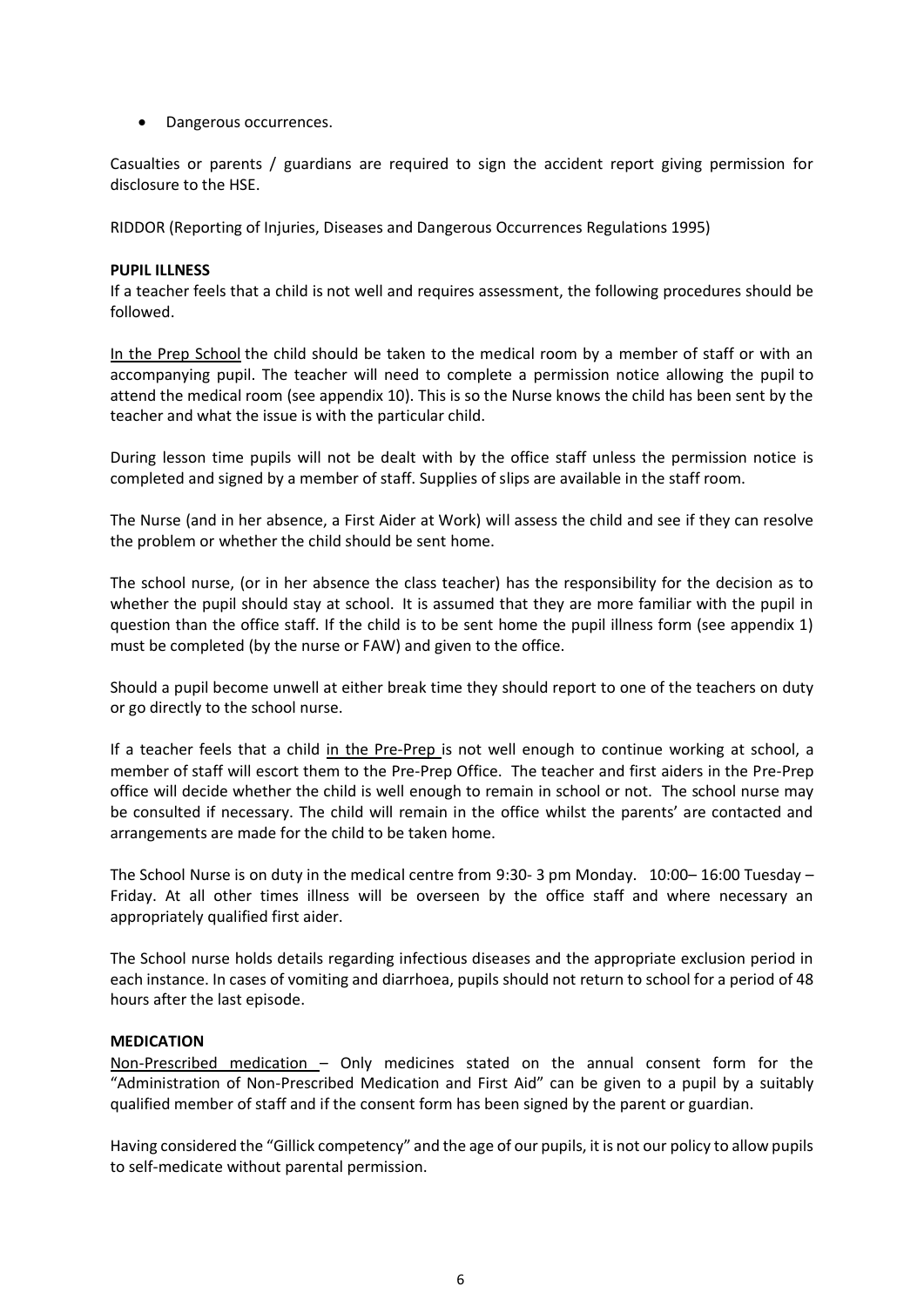All details of non-prescribed medication given to pupils must be recorded in the Non-Prescribed Medication Register and in the school's PASS computer system along with the details about the child and reasons for giving the medication.

The member of staff giving the medicine should: -

- Check the identity of the pupil.
- Check that consent has been gained from parents for the medication to be administered. Consent can be checked on PASS system.
- Ask their age
- Ask if they have had any of the same medication within the last 24 hours. This should be checked with a call to the parents if there is any doubt. The medicine should be given depending on this answer.
- Always check the label on the medication for dosage instructions and ensure the medication is in date.
- A medication given at school form (Appendix 9) should be sent home with the child. This form is vitally important as it states what medicine the child has had, what amount and at what time.

#### Prescribed medication

If a child requires prescribed medication, then it must be brought into school by their parent or guardian. The medication must be in its original container as dispensed by a pharmacist and include the prescriber's instructions for administration which must be followed. It should be clearly labelled with the child's name. A child medication register form (APPENDIX 12) should be completed by parents giving information of the specific medication, strength of medicine, dosage to be administered and times to be given.

All medicines are safely and securely stored and kept in a locked cupboard in the medical room or in the medicine's fridge.

Unless administered by the school nurse, two members of staff must be present when the medication is given to the child and it must be recorded in the daily medication folder and initialled by both members of staff. This is then recorded on PASS.

If an incorrect drug or dose is given to a child, or to the wrong child, medical help or advice must be sought immediately. This incident must be recorded in the ACCIDENT BOOK. The parents of the child must be informed immediately.

#### **HEALTHCARE PLANS**

Individual healthcare plans are documented to allow the Prep to effectively support pupils with special needs or long-term and complex medical conditions. They provide clarity about what needs to be done, when and by whom. The level of detail within the individual plan depends on the complexity of the child's condition and the degree of support needed. This is important because different children with the same health condition may require very different support.

Individual healthcare plans may be initiated by a member of school staff or the school nurse. Plans are drawn up with input from professionals e.g., a specialist nurse, who will be able to determine the level of detail needed in consultation with the school, the child and their parents.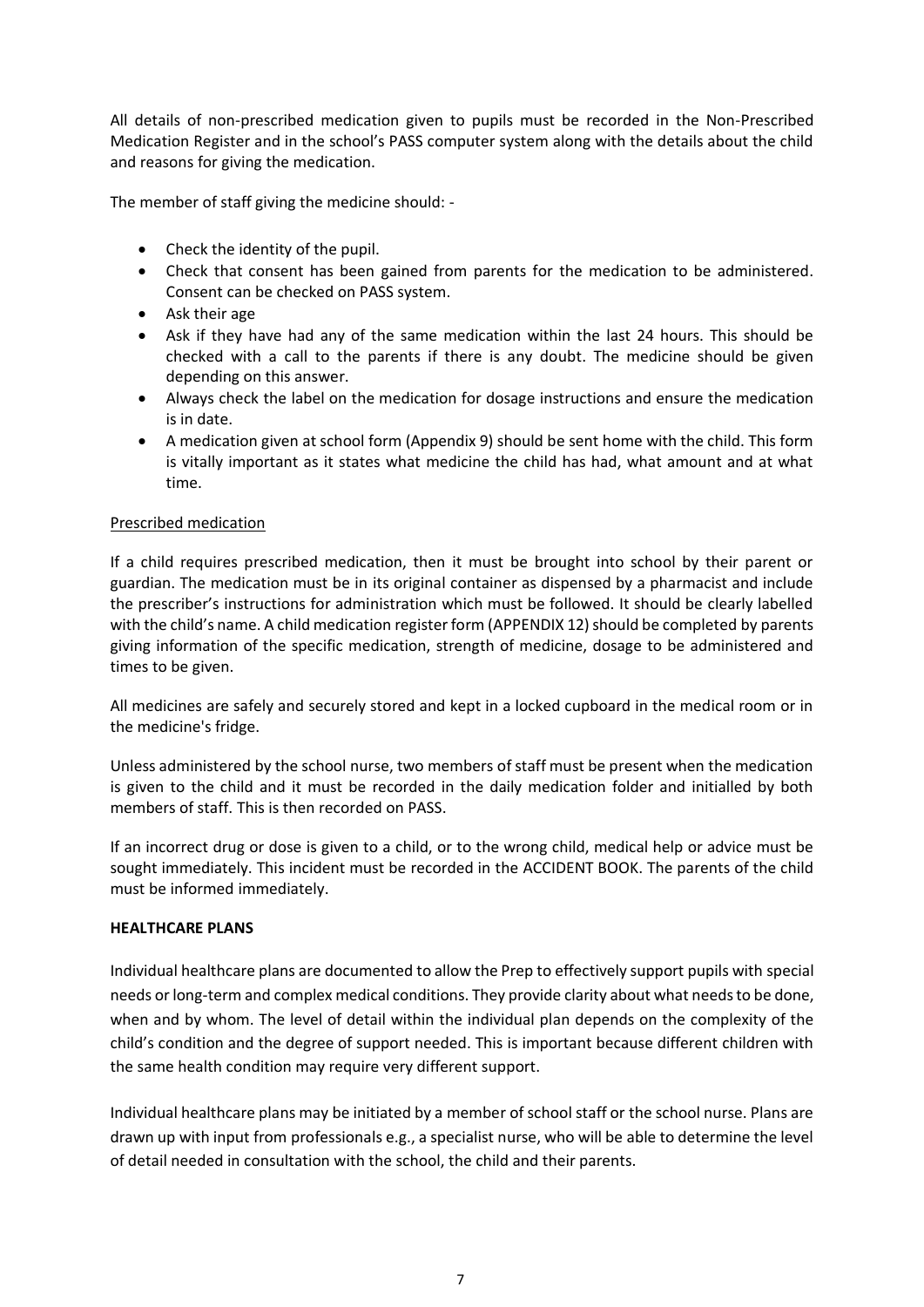Where the child has a special educational need, the individual healthcare plan should be linked to the child's statement or EHC plan where they have one.

The healthcare plan will include/ consider:-

- the medical condition, its triggers, signs, symptoms and treatments
- the pupil's resulting needs, including medication (its side-affects and its storage) and other treatments, dose, time, facilities, equipment, testing, dietary requirements and environmental issues e.g. crowded corridors, travel time between lessons
- specific support for the pupil's educational, social and emotional needs for example, how absences will be managed, requirements for extra time to complete exams, use of rest periods or additional support in catching up with lessons, counselling sessions
- The level of support needed, (some children will be able to take responsibility for their own health needs), including in emergencies. If a child is self-managing their own medication, this should be clearly stated with appropriate arrangements for monitoring
- who will provide this support, their training needs, expectations of their role and confirmation of proficiency to provide support for the child's medical condition from a healthcare professional
- who in the school needs to be aware of the child's condition and the support required
- written permission from parents and the head teacher at your school for medication to be administered by a member of staff, or self-administered by individual pupils during school hours
- separate arrangements or procedures required for school trips or other school activities outside of the normal school timetable that will ensure the child can participate e.g. risk assessments
- where confidentiality issues are raised by the parent/child, the designated individuals to be entrusted with information about the child's condition
- what to do in an emergency, including whom to contact, and contingency arrangements
- Plans are filed in the medical room and clearly labelled. These are reviewed annually unless things change in the interim.
- Parents are responsible for informing the school about any changes to their child's condition/care plan

#### **RESIDENTIAL TRIPS**

In order to ensure the safety and welfare of all pupils on a school trip the leader is required to make a careful risk assessment of all aspects of the trip. In case of residential trips the party leader will have 'locus standi' permission in place for each child. Where at all possible a member of staff who is a fully trained first aider (FAW) will attend and carry a school medical kit. On residential trips a senior member of staff will oversee medicines and treatments where necessary. Pre-information in regard to medication and allergies should be obtained beforehand, along with parent permission slips. (See Appendices 4&5) This information should be transmitted to hosting parents clearly prior to the arrival of the pupil at the hosting family's home. The following checklist can be found in the Educational Visits Policy:

- Medical information form completed by parents for residential trips
- Allergy information and medication disclaimer form completed by parents for all trips
- Inhalers and adrenalin pens (Epipens) to be checked and included in the medical kit
- Calpol, Ibuprofen, Piriton, Antihistamine cream, Antiseptic cream and travel sickness tablets, as well as prescribed medicines may be administered by staff, with parental permission, on residential trips on a different form.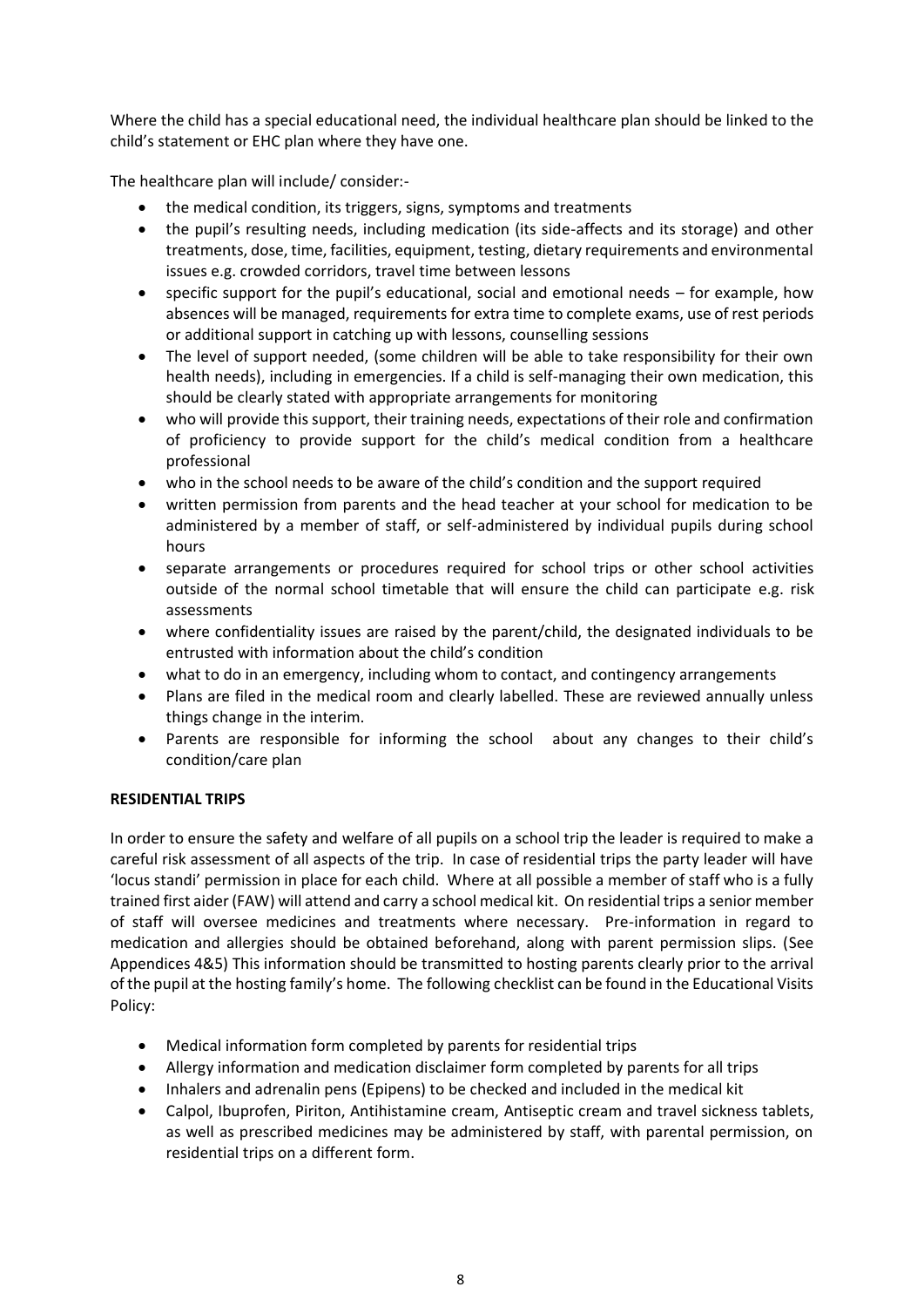#### **SPILLAGES**

For spillages of body fluids please see Appendix 8.

If spillages occur in the science department the teaching staff will implement their risk assessment procedure in their health and safety policy.

#### **CONTACTS**

| <b>Nurse</b>       | Tahnee Brown 01732 764823                                  |
|--------------------|------------------------------------------------------------|
| Pembury Hospital   | 01892 823535<br>Tonbridge Rd Tunbridge Wells, Kent TN2 4QJ |
| Maidstone Hospital | Hermitage Ln, Maidstone, Kent ME16 9QQ<br>01622 729000     |
| School office      | 01732 762336                                               |

### **Appendices**

- Class Medical slip
- Medical room equipment and content
- First aid Kit content
- Medical/Contact Information Form for **residential school visits**
- Trips -Basic Medicine Permission Form
- Allergic reaction
- Head injuries
- Spillages
- Notification of medication form
- Permission to attend the Medical room notice
- Medical/contact form for **all trips**
- Child Medication Register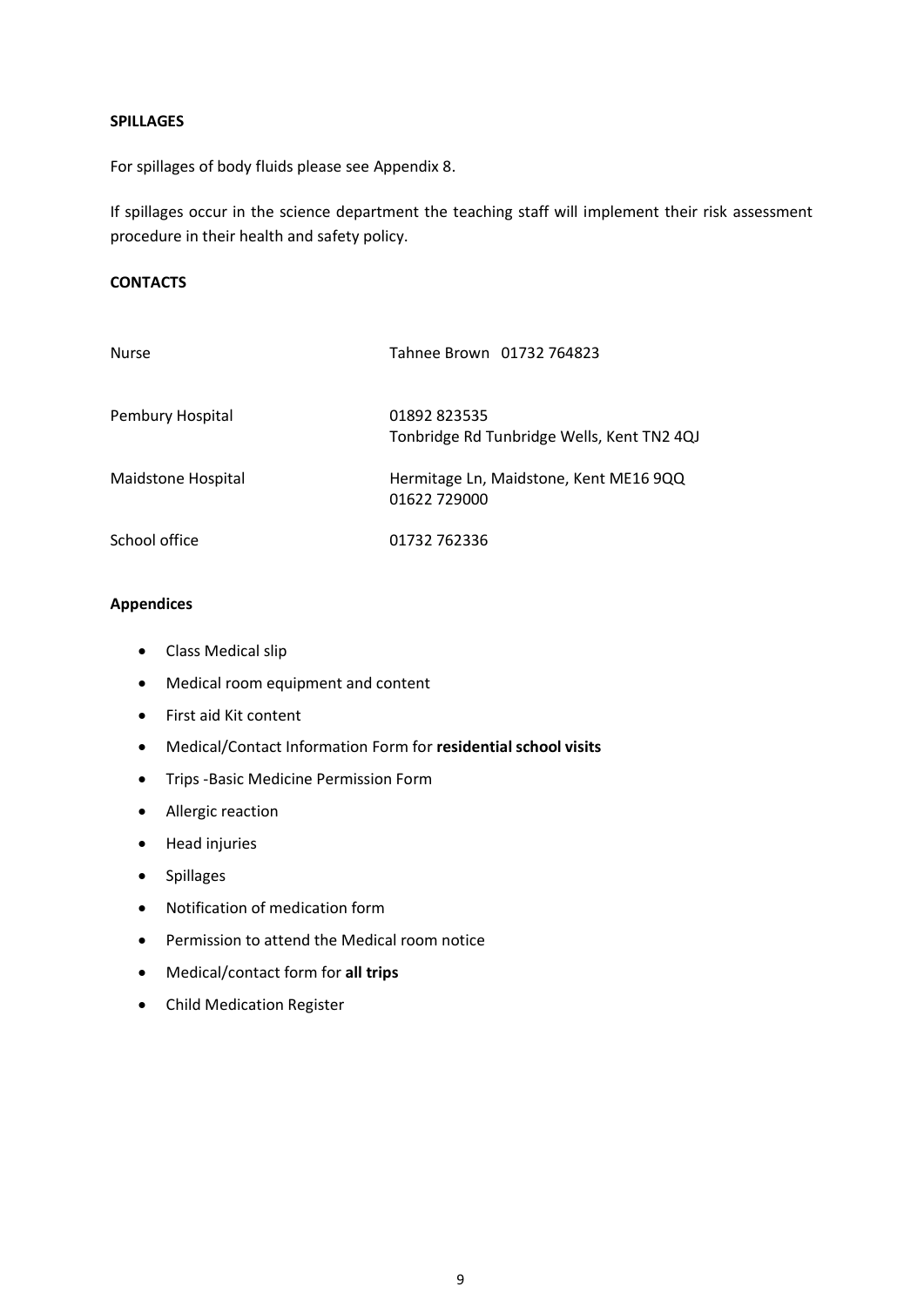#### **PUPIL ILLNESS**

| The above named pupil is unwell and is, in my opinion, unable to continue working and<br>should be sent home. |
|---------------------------------------------------------------------------------------------------------------|
|                                                                                                               |
|                                                                                                               |
|                                                                                                               |
|                                                                                                               |
|                                                                                                               |
| (To be completed by the School Office)                                                                        |
|                                                                                                               |
|                                                                                                               |
|                                                                                                               |
|                                                                                                               |

| Sent Home: | Yes | Nο |
|------------|-----|----|
|            |     |    |
|            |     |    |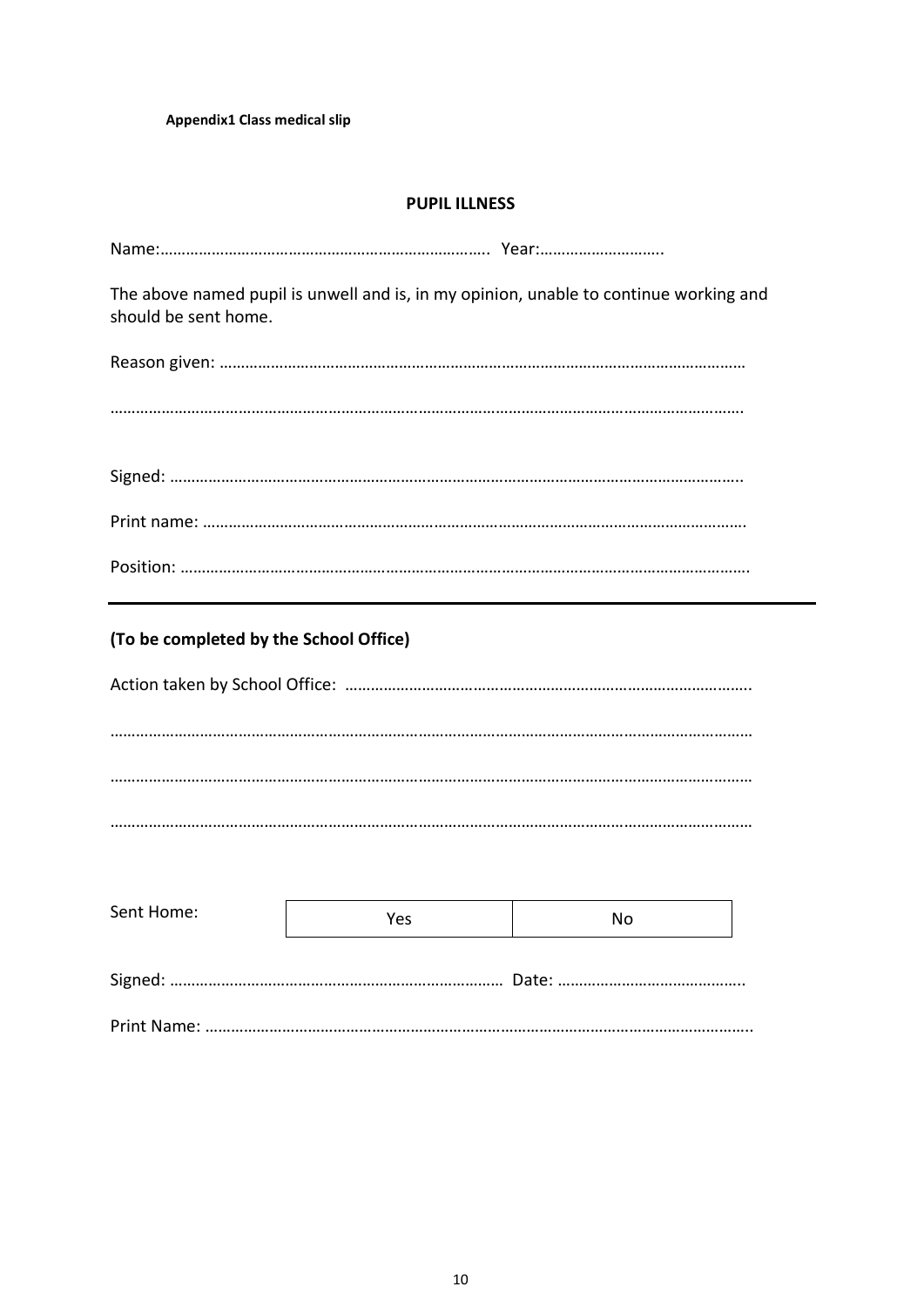#### MEDICAL ROOM EQUIPMENT CHECKLIST

| wash basin with hot and cold running water                                     |
|--------------------------------------------------------------------------------|
| toilet facilities close by                                                     |
| drinking water and disposable cups                                             |
| disinfecting hand sanitiser and surface wipes                                  |
| lockable first aid cabinet/cupboard                                            |
| foot operated refuse container                                                 |
| yellow disposable clinical waste bags                                          |
| examination/medical couch                                                      |
| chair                                                                          |
| telephone or other communication equipment                                     |
| accident book for recording incidents attended by a first aider                |
| Medicines record log                                                           |
| automated external defibrillator (AED)                                         |
| parent contact details and pupil information accessible by PC/internal network |

## Appendix 3 FIRST AID KIT EQUIPMENT CHECKLIST

| Plasters in a variety of shapes and sizes |
|-------------------------------------------|
| Small and large sterile gauze dressings   |
| 2 sterile eye dressings                   |
| Triangular bandages                       |
| Crepe rolled bandages                     |
| Safety pins                               |
| Disposable sterile gloves                 |
| <b>Scissors</b>                           |
| <b>Tweezers</b>                           |
| Alcohol free cleansing wipes              |
| Sticky tape                               |
| Thermometer                               |
| Skin rash cream                           |
| Cream or spray to relieve insect bites    |
| Antiseptic cream                          |
| Painkillers (paracetamol)                 |
| Cough medicine/ lozengers                 |
| Antihistamine tablets/syrup               |
| Distilled water for cleaning wounds       |
| Eye wash and eye bath                     |
| Cool packs                                |
|                                           |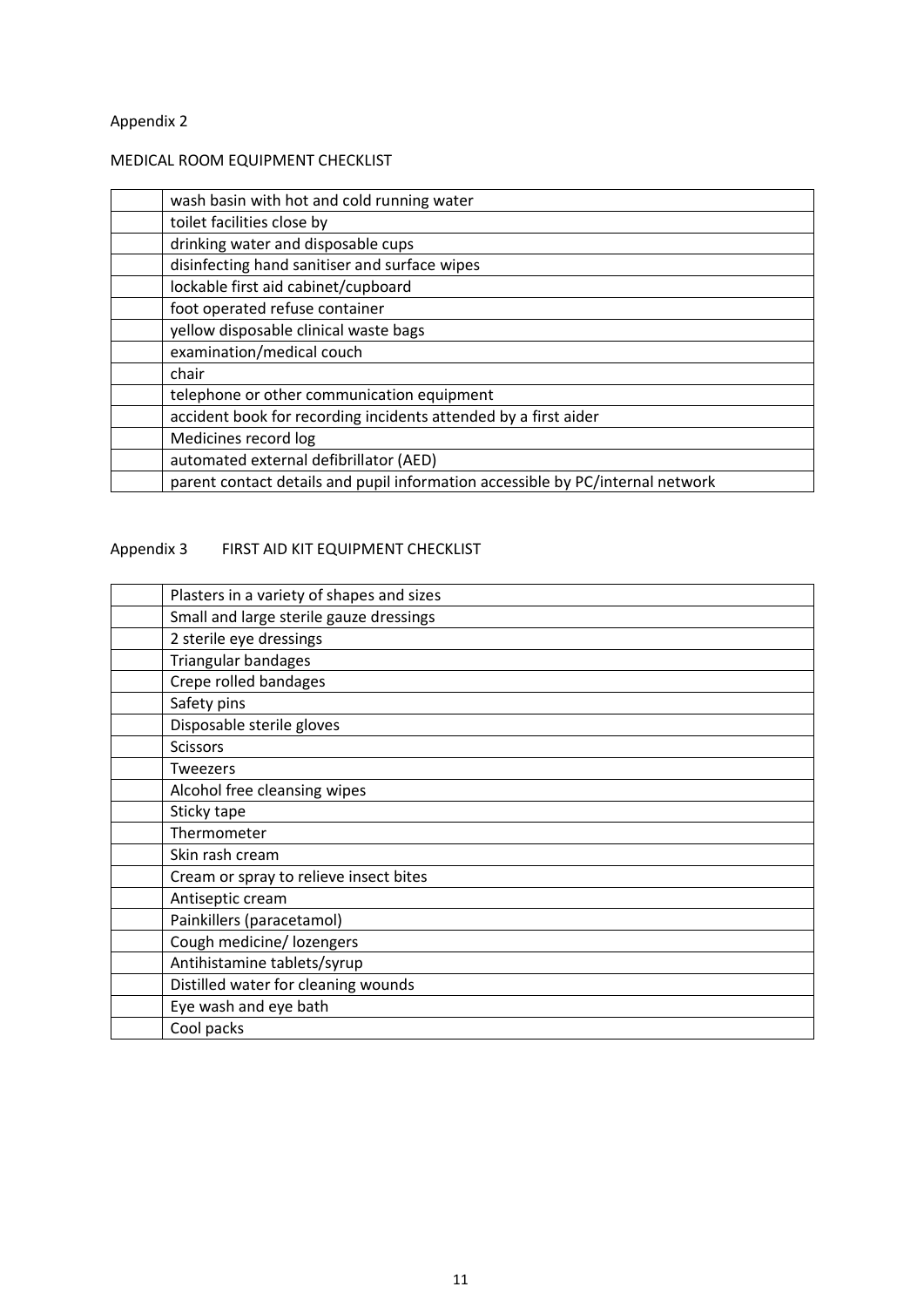## Appendix 4 Medical/Contact Information Form for residential school visits

#### **SEVENOAKS PREP MEDICAL FORM**

**TRIP to ………………. Date of trip…………………..**

*Please print all answers clearly*

| <b>Full name of child</b>                                              |                                                                                                                                         |
|------------------------------------------------------------------------|-----------------------------------------------------------------------------------------------------------------------------------------|
| Age @ time of trip                                                     |                                                                                                                                         |
| Details of parent/guardian: Please print                               |                                                                                                                                         |
| Mother's name                                                          | Father's name:                                                                                                                          |
| <b>Address</b>                                                         | Address (if different)                                                                                                                  |
| Home tel:                                                              | Home tel:                                                                                                                               |
| Mobile:                                                                | Mobile:                                                                                                                                 |
| Email                                                                  | Email:                                                                                                                                  |
| Preferred telephone contact in case of emergency                       | Name:                                                                                                                                   |
|                                                                        | Tel: no.                                                                                                                                |
| Emergency contact if parents are unavailable                           | Relationship<br>Name:                                                                                                                   |
|                                                                        | to child<br>Tel: no.                                                                                                                    |
| <b>Medical information</b>                                             |                                                                                                                                         |
| Please give details of any medical condition, allergy or phobia        |                                                                                                                                         |
| which may affect your child during the residential visit. List details |                                                                                                                                         |
| of medication currently taken*                                         |                                                                                                                                         |
| Date of last tetanus injection/is your child's Tetanus up-to-date?     |                                                                                                                                         |
|                                                                        |                                                                                                                                         |
| If your child has a known allergy to any medication, please specify    |                                                                                                                                         |
| here;                                                                  |                                                                                                                                         |
| Dietary information List any serious dietary requirements              |                                                                                                                                         |
|                                                                        |                                                                                                                                         |
| Any further relevant information?                                      |                                                                                                                                         |
|                                                                        | *PLEASE NOTE: Staff must be made aware of all potential medical needs and receive details of all medication your child is taking, prior |
|                                                                        | to the trip!                                                                                                                            |
| to allow my child                                                      |                                                                                                                                         |
|                                                                        |                                                                                                                                         |
| 1)                                                                     | To receive medical attention or an anaesthetic if it is required and<br>to take part in the organised activities as on the itinerary.   |
|                                                                        |                                                                                                                                         |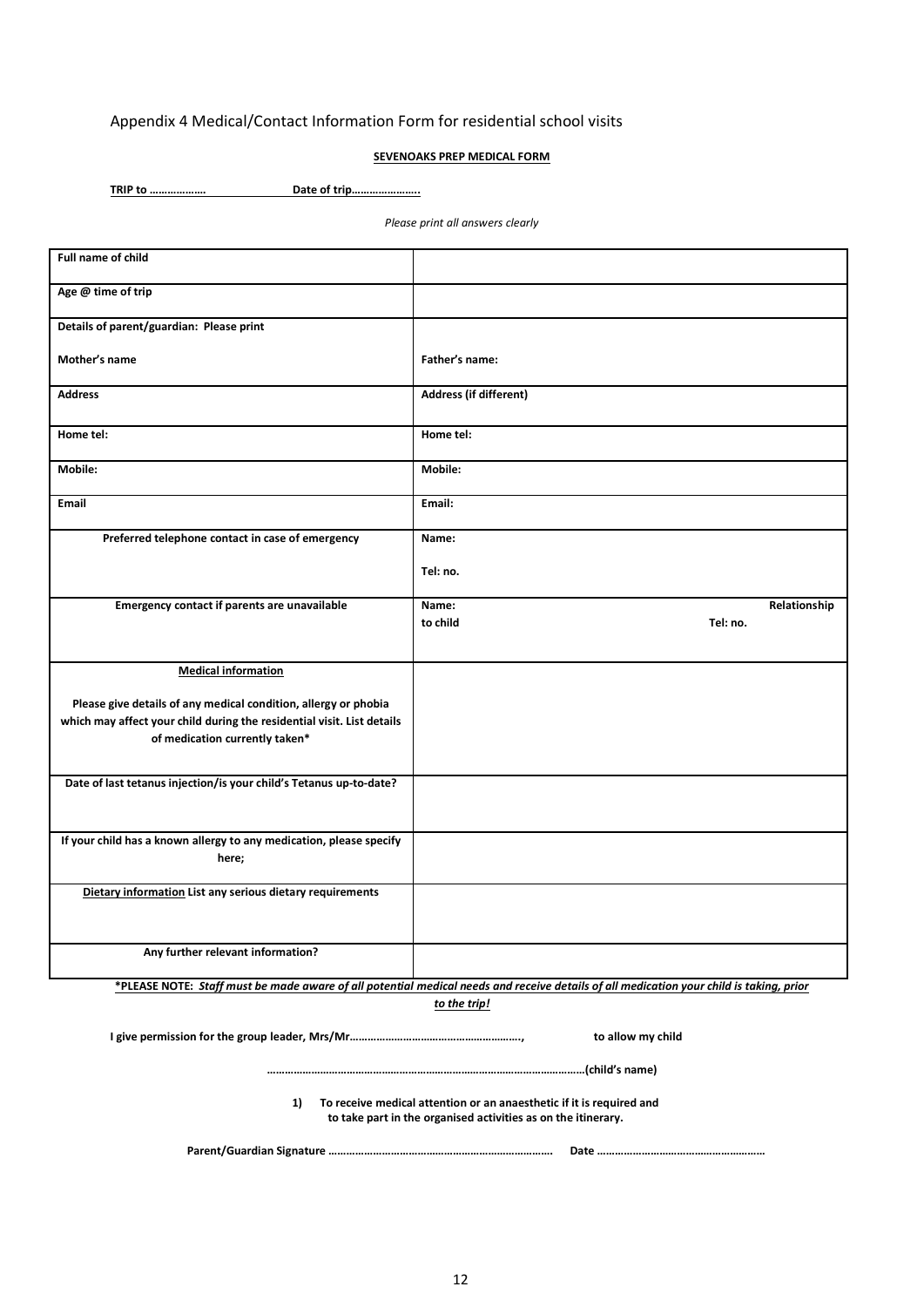Appendix 5 – Trips – Basic medicine permission form

#### **SEVENOAKS PREP SCHOOL**

Basic Medicine Permission Form

Trip to …………………………………….. Date…………………………………………………

We will take a supply of basic children's medicines including: Calpol, Neurofen, Piriton, Anti-septic Cream etc.

Please tick the box to give us permission to give your child these if deemed necessary and sign the slip below!

…………………………………. is a fully qualified First Aider (FAW).

| CALPOL                                  |  |
|-----------------------------------------|--|
| <b>NEUROFEN</b>                         |  |
| <b>PIRITON</b>                          |  |
| <b>ANTISEPTIC CREAM</b>                 |  |
| TRAVEL SICKNESS TABLETS e.g. Joyrides - |  |
| Please provide own                      |  |
| <b>ANTIHISTAMINE CREAM</b>              |  |
| Other- please indicate                  |  |

I give permission for my child, \_\_\_\_\_\_\_\_\_\_\_\_\_\_\_\_\_\_\_\_\_\_\_\_\_\_ to be given the above Medication, as required, if appropriate.

Signed:

Date: \_\_\_\_\_\_\_\_\_\_\_\_\_\_\_\_\_\_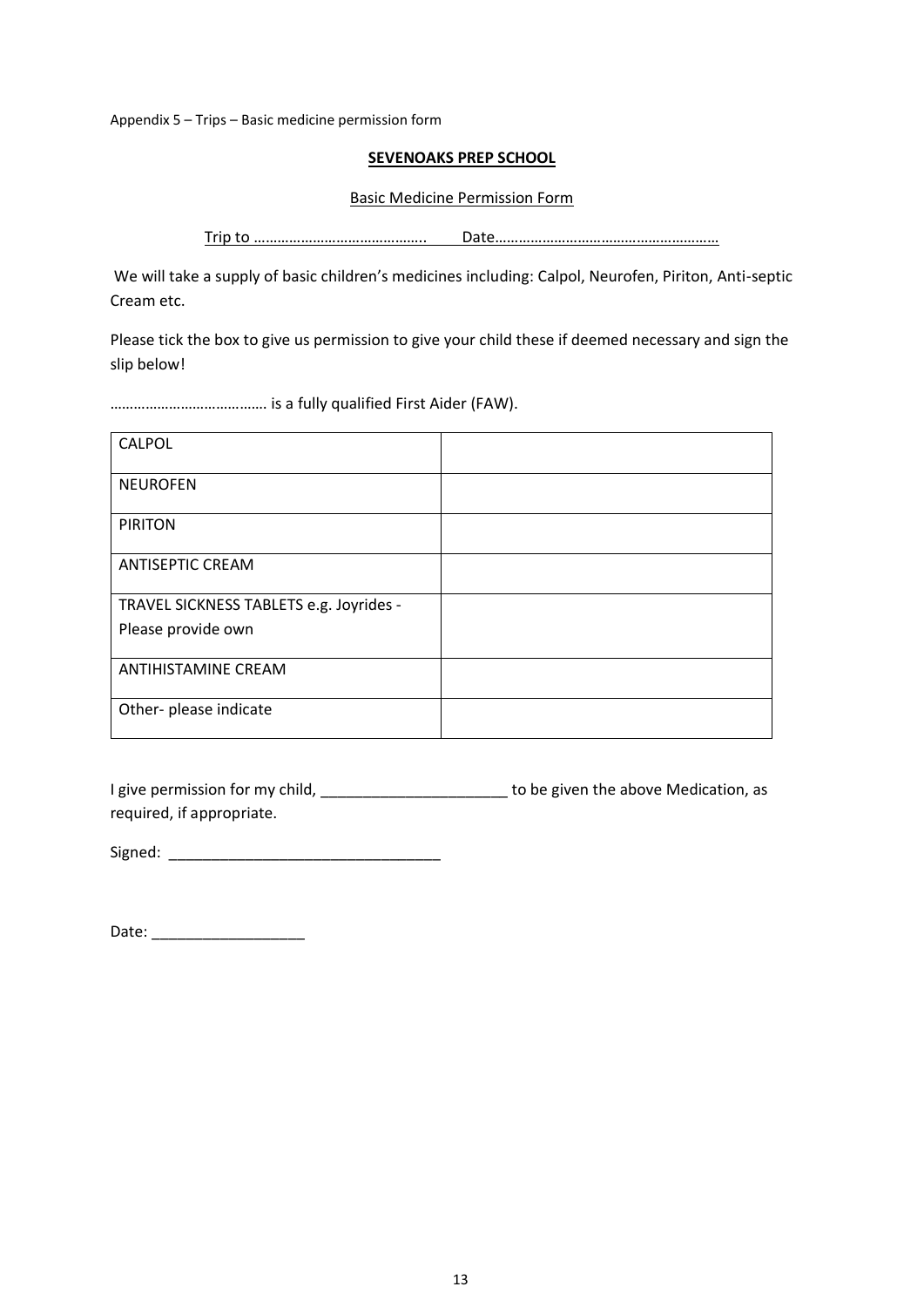#### **Appendix 6 - Care of the child with an allergic reaction.**

#### **MANAGEMENT OF THE CHILD**

All children with an allergy are known to all staff as photographs of the child and details of the condition and actions to take should be clearly available to school -teaching, administration and catering staff.

Antihistamine medication and Adrenalin pens(school stock and individual child's)should always be in date .If found to be out of date, then parents should be informed immediately, or if Adrenalin pens are due to expire then parents should be warned so that a replacement can be obtained quickly.

Staff attend yearly training by the school nurse or through first aid training in the administration of Adrenalin (Epipens) pens, and management of anaphylaxis.

#### **SIGNS OF ANAPHYLAXIS**

Swelling and itching of the face, particularly around the mouth, the face may be flushed and blotchy. Wheezing, difficulty in swallowing and breathing. Increased heart rate. Loss of colour, cold and clammy appearance. Stomach cramps and nausea. Sense of impending doom. Complete collapse and loss of consciousness.

#### **Appendix 7 Care of the child with a HEAD INJURY**

When the injury happens the first person at the scene should assess whether the child can be taken to the medical room or the nurse or first aider should come to them. An ambulance should be called immediately if there has been any loss of consciousness. (See procedure for summoning an ambulance).

#### **ASSESSMENT BY NURSE OR FIRST AIDER**

1. Look for signs of injury.

There may be no sign, try to get an account of what happened from the casualty or a witness. There may be a bump or swelling that can be felt.

There may be obvious bleeding.

It may be a penetrating injury, there may be a visible fracture to the skull with major bleeding. In this case cover the wound, preferably with a clean dry dressing and CALL AN AMBULANCE IMMEDIATELY.

2. Symptoms of injury.

| <b>Drowsiness</b> |
|-------------------|
| Headache          |
| Blurred vision.   |
| Memory loss.      |
|                   |

Following assessment:

In the case of a **serious head injury with major bleeding and/or unconsciousness,**

Call an ambulance. (See procedure for summoning an ambulance).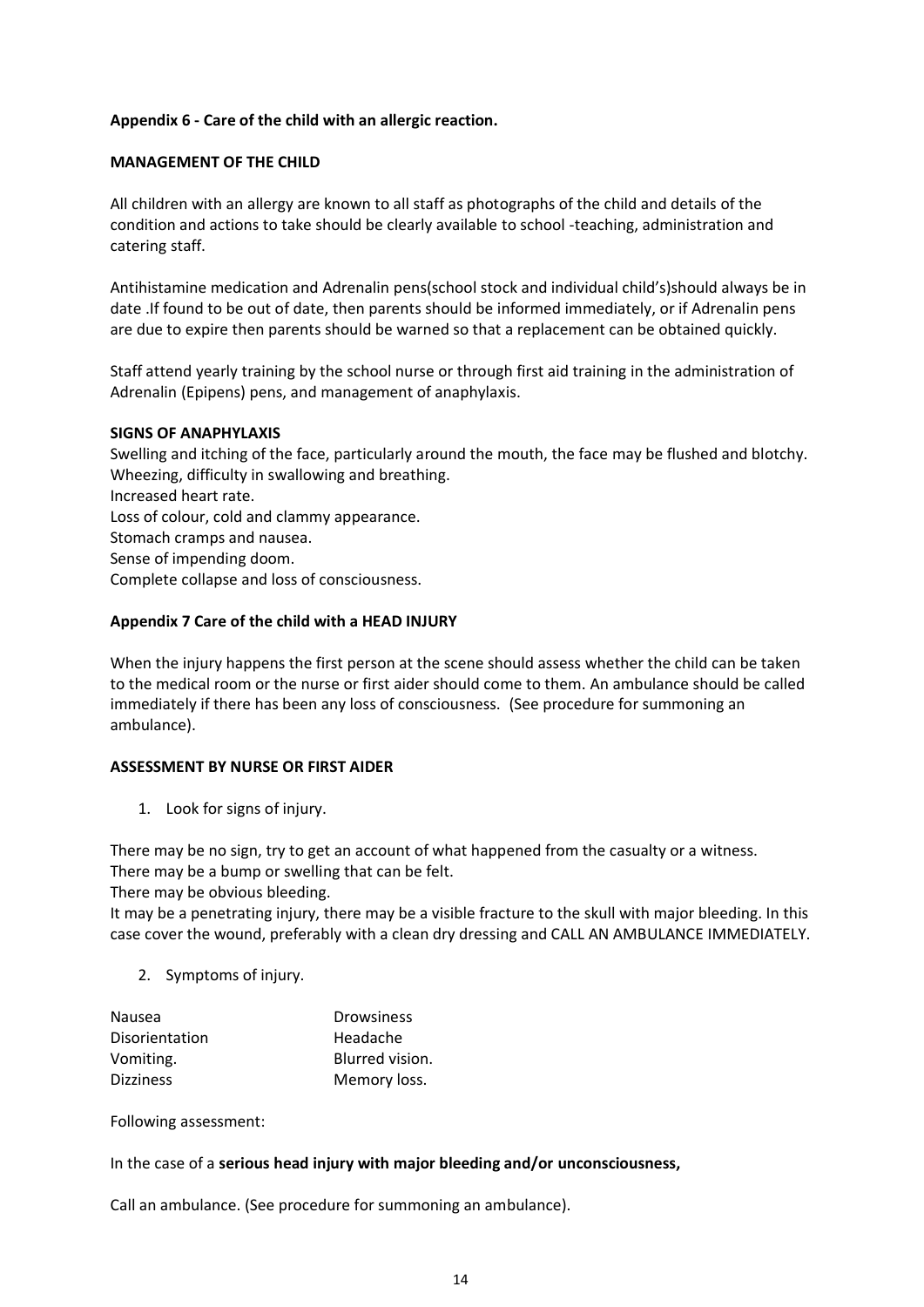Do not move them if conscious whilst waiting however if they become unconscious then THEY MUST BE PUT IN THE RECOVERY POSITION.

Control bleeding with a sterile dressing if possible from the first aid kit.

Reassure the casualty and keep them warm until emergency services arrive. Observe the casualty for changes in status.

For **a minor head injury with no loss of consciousness or bleeding** the child should be observed in the medical room and ice should be applied to the area of injury.

Observe for and record any of the symptoms listed above.

If after 20 minutes the child is alert and has none of the above symptoms, then they may return to class.

The child should be observed throughout the day and told to return to the medical room or alert a teacher if they start to experience any of the above symptoms.

If there is **bleeding from the injury**, manage the bleeding and call the parents of the child straight away.

A CHILD THAT SUSTAINS ANY HEAD INJURY SHOULD TAKE HOME A HEAD INJURY INFORMATION NOTE EXPLAINING TO PARENTS WHAT HAS HAPPENED. It should be made clear that if they are at all concerned about their child's health over the next 48 hours then they should seek medical help. Parents will be asked to provide an update the following day to confirm no adverse conditions have been noticed overnight.

Head injuries need to be observed throughout the day if the child remains in school If any of the following occur then the parents should be called straight away any medical help should be sought.

- Headache getting worse
- Increased drowsiness
- Nausea or vomiting
- Unequal pupils.
- Dizziness, or confusion.
- Fluid coming from the ears or nose.
- Blurred vision or slurred speech.
- Unconsciousness or seizure.

#### **Appendix 8 SPILLAGES**

Body Fluid Spillage Policy Blood and body fluids (e.g. faeces, vomit, saliva, urine, nasal and eye discharge) may contain viruses or bacteria capable of causing disease. It is therefore vital to protect both yourself and others from the risk of cross infection. In order to minimize the risk of transmission of infection both staff and pupils should practice good personal hygiene and be aware of the procedure for dealing with body spillages.

#### **Staff Contact**

- The Maintenance team should be contacted initially so that he can arrange for a member of his team to clean the area appropriately.
- The initial clean-up of the situation should be carried out by the person(s) who is at the scene of the incident and follow the 'Initial Clean-Up Procedure'.
- Get some disposable gloves from the nearest First Aid kit.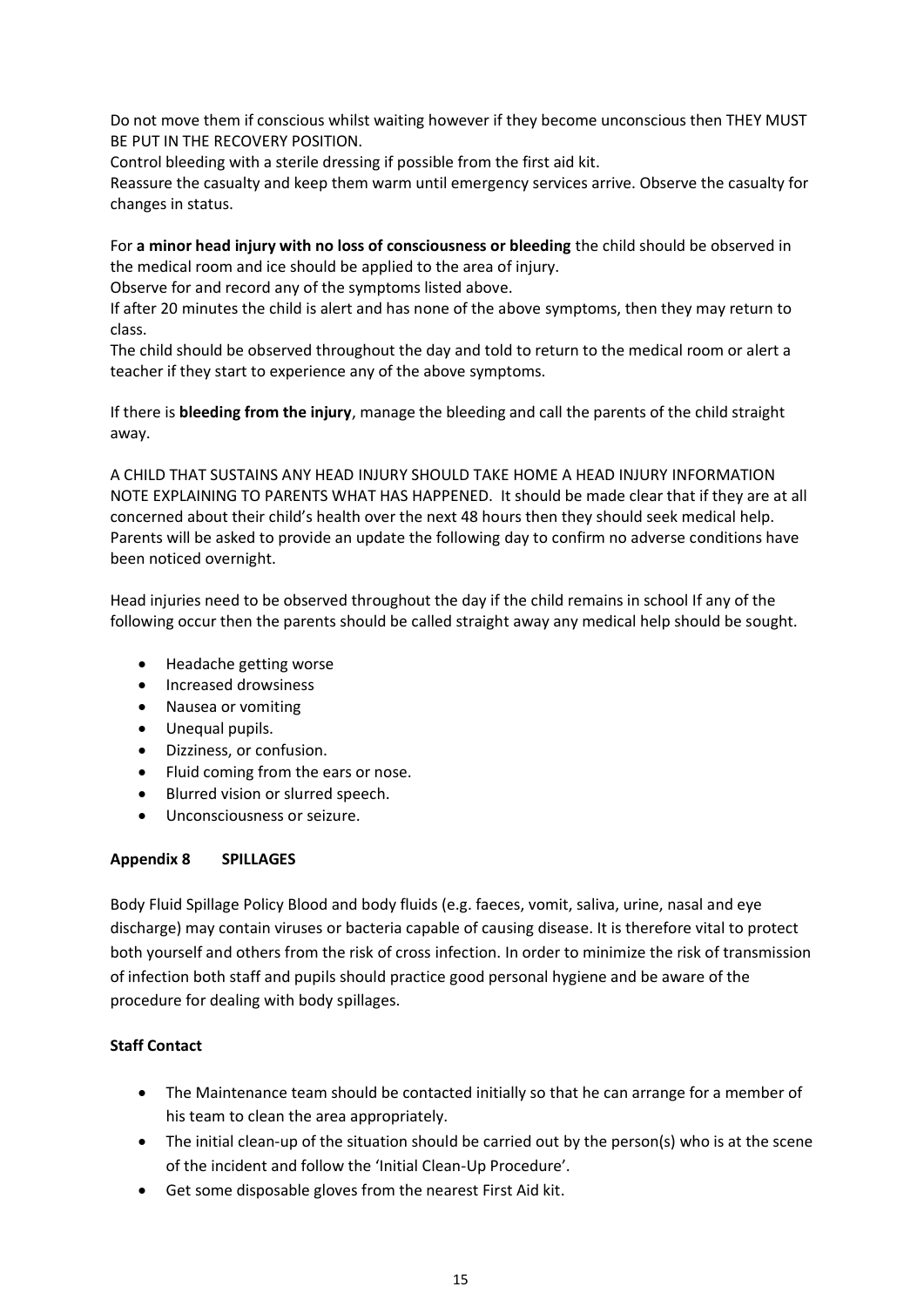- Place absorbent towels over the affected area and allow the spill to absorb. Wipe up the spill using these and then place in a bin (which has a bin liner).
- Put more absorbent towels over the affected area
- The bin that has had the soiled paper towels put in, then needs to be tied up and ideally placed in the yellow bin or double bagged and put in an outside bin.
- Any article of clothing that has got contaminated with the spill should be wiped cleaned and then put in a plastic bag and tied up for the parents to take home.
- The area then needs to be cordoned off until cleaned.
- If the spillage has been quite extensive then the area may need to be closed off until the area can be cleaned correctly.

#### **Procedure for Blood and Other Body fluid Spillage**

- Gloves to be worn at all times
- Any soiled wipes, tissues, plasters, dressings etc. must ideally be disposed of in the clinical waste bin (Yellow bag). If not available then the glove being used needs to be taken off inside out so that the soiled item is contained within and placed in a bin which is regularly emptied.
- When dealing with a spillage, absorbent paper hand towels need to be place on the affected area so absorbing the spill.
- Contaminated paper towels need to be placed in a bin with a bin liner, tied up and ideally put in a yellow bin or put in another bin liner and put in an outside bin.
- The area must be cleaned with disinfectant following the manufacturer's instructions.
- A 'Wet Floor Hazard' sign then needs to be put by the affected area.
- The area should then be ventilated well and left to dry.
- · All reusable cleaning up equipment then needs to be appropriately disinfected according to the manufacturer's instructions.
- · Wash hands.
- · All yellow bags to be disposed of in Yellow bins as the school could potentially be fined if not adhered to.

#### **Management of Accidental Exposure to Blood**

Accidental exposure to blood and other body fluids can occur by:

- Percutaneous injury e.g. from needles, significant bites that break the skin.
- Exposure to broken skin e.g. abrasions and grazes.
- Exposure of mucous membranes, including the eyes and mouth.

#### **ACTION TO TAKE**

- $\bullet$  If broken skin encourage bleeding of the wound by applying pressure  $-$  do not suck.
- Wash thoroughly under running water.
- Dry and apply a waterproof dressing.
- If blood and body fluids splash into your mouth do not swallow.
- Rinse out mouth several times.
- Report the incident to the School Nurse and Senior Management.
- If necessary, take further advice from NHS 111.
- An accident form will need to be completed and may need to be reported to RIDDOR.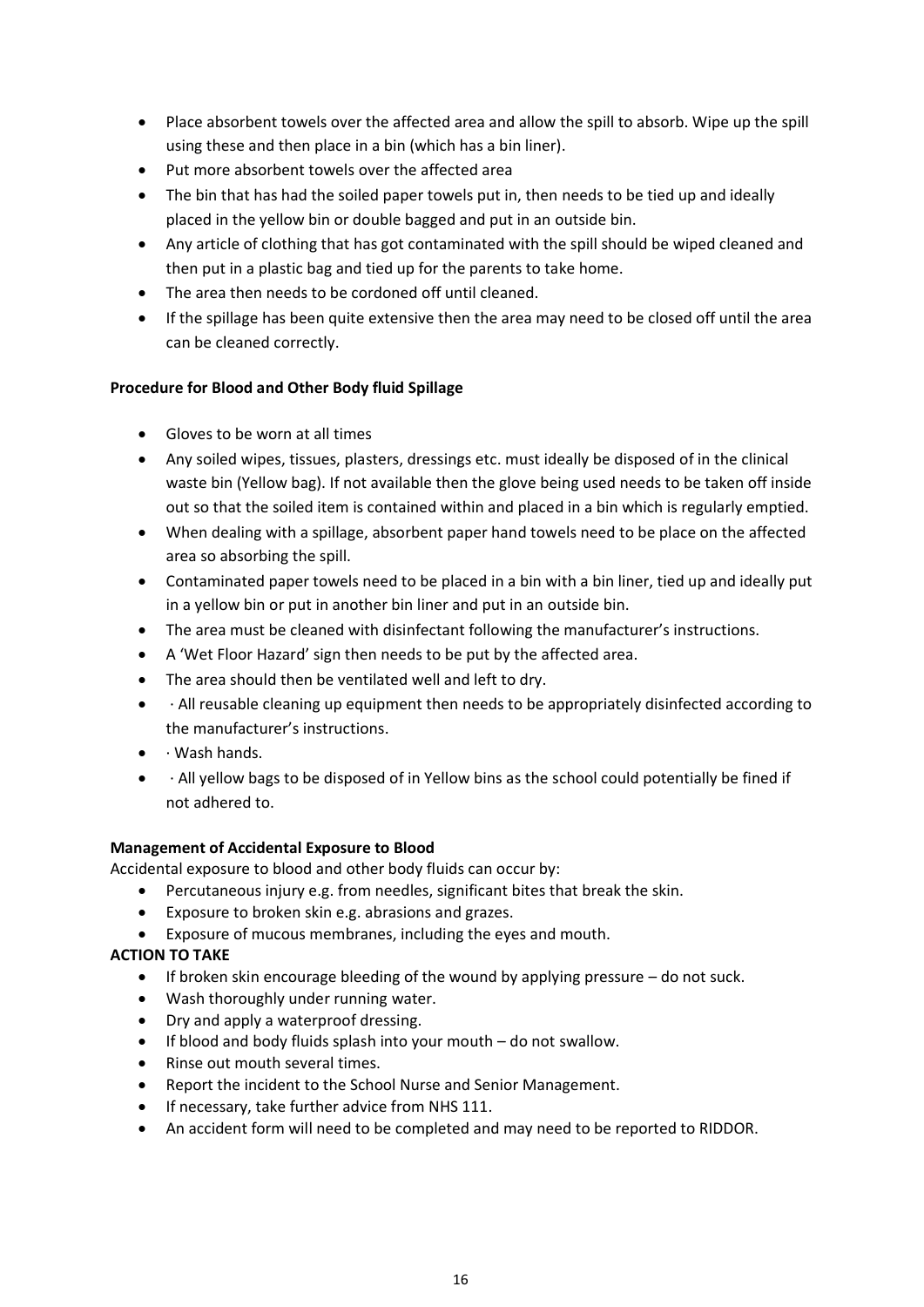## MEDICATION GIVEN AT SCHOOL

| Dear Parent,                                                                                                                                                                                                                                                                                                | Date: $\_\_$          |
|-------------------------------------------------------------------------------------------------------------------------------------------------------------------------------------------------------------------------------------------------------------------------------------------------------------|-----------------------|
|                                                                                                                                                                                                                                                                                                             | Form: $\qquad \qquad$ |
| We have given your child medication today for the following reason;<br>Illness: <u>and the second contract of the second contract of the second contract of the second contract of the second contract of the second contract of the second contract of the second contract of the second contract of t</u> |                       |
|                                                                                                                                                                                                                                                                                                             |                       |
| <b>Medication:</b>                                                                                                                                                                                                                                                                                          |                       |
| Dose:                                                                                                                                                                                                                                                                                                       |                       |
| <b>Time Given:</b>                                                                                                                                                                                                                                                                                          |                       |
| Please do not hesitate to contact us.                                                                                                                                                                                                                                                                       |                       |
| Yours sincerely,                                                                                                                                                                                                                                                                                            |                       |
| <b>Tahnee Brown</b>                                                                                                                                                                                                                                                                                         |                       |
| <b>School Nurse</b>                                                                                                                                                                                                                                                                                         |                       |

01732762336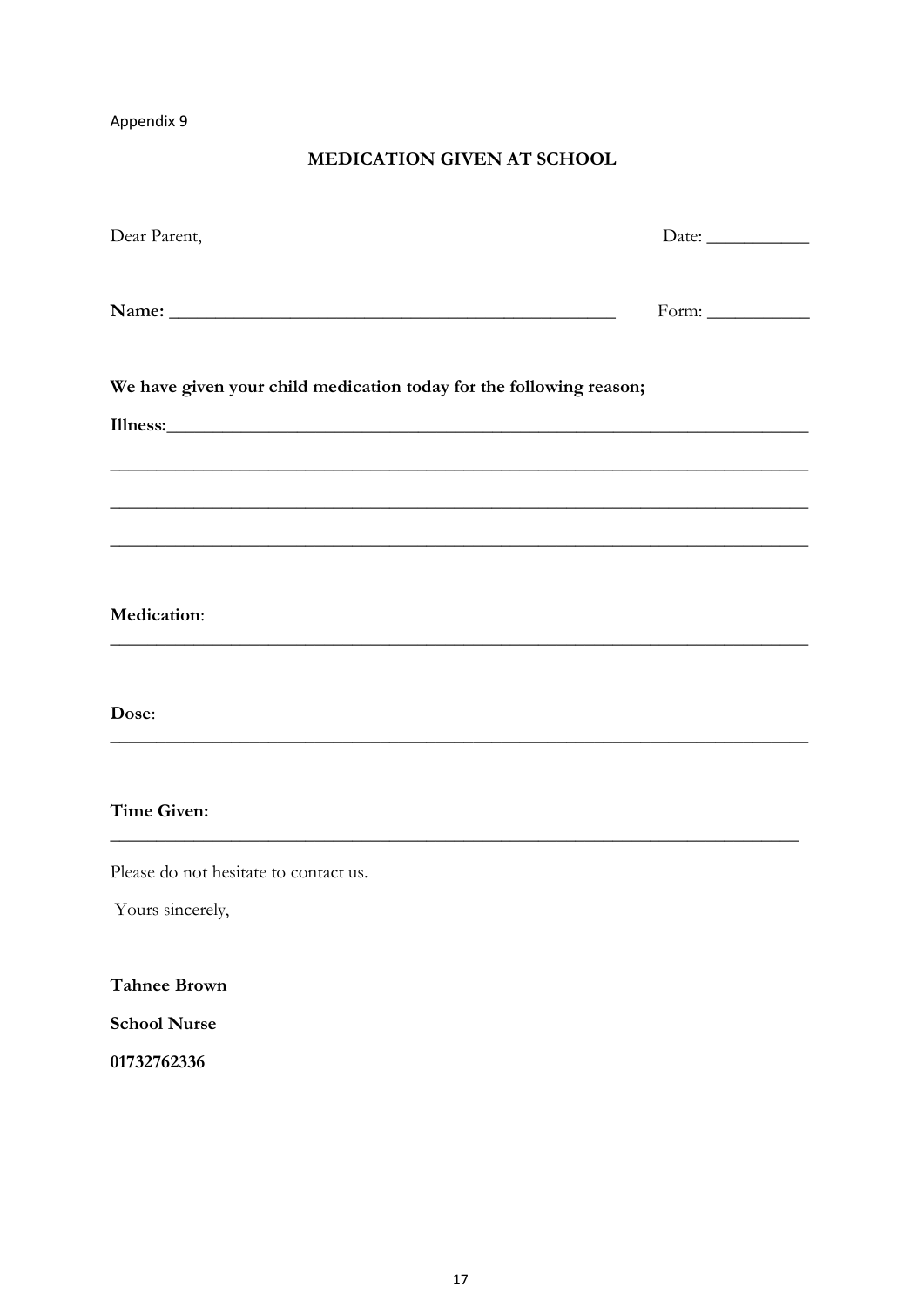

## **Permission to attend the Medical room notice**

|--|--|--|--|--|--|--|--|--|--|--|--|--|--|--|--|--|--|--|--|--|

|--|--|

Many Thanks

Tahnee Brown School Nurse

Appendix 11

SEVENOAKs PREPARATORY SCHOOL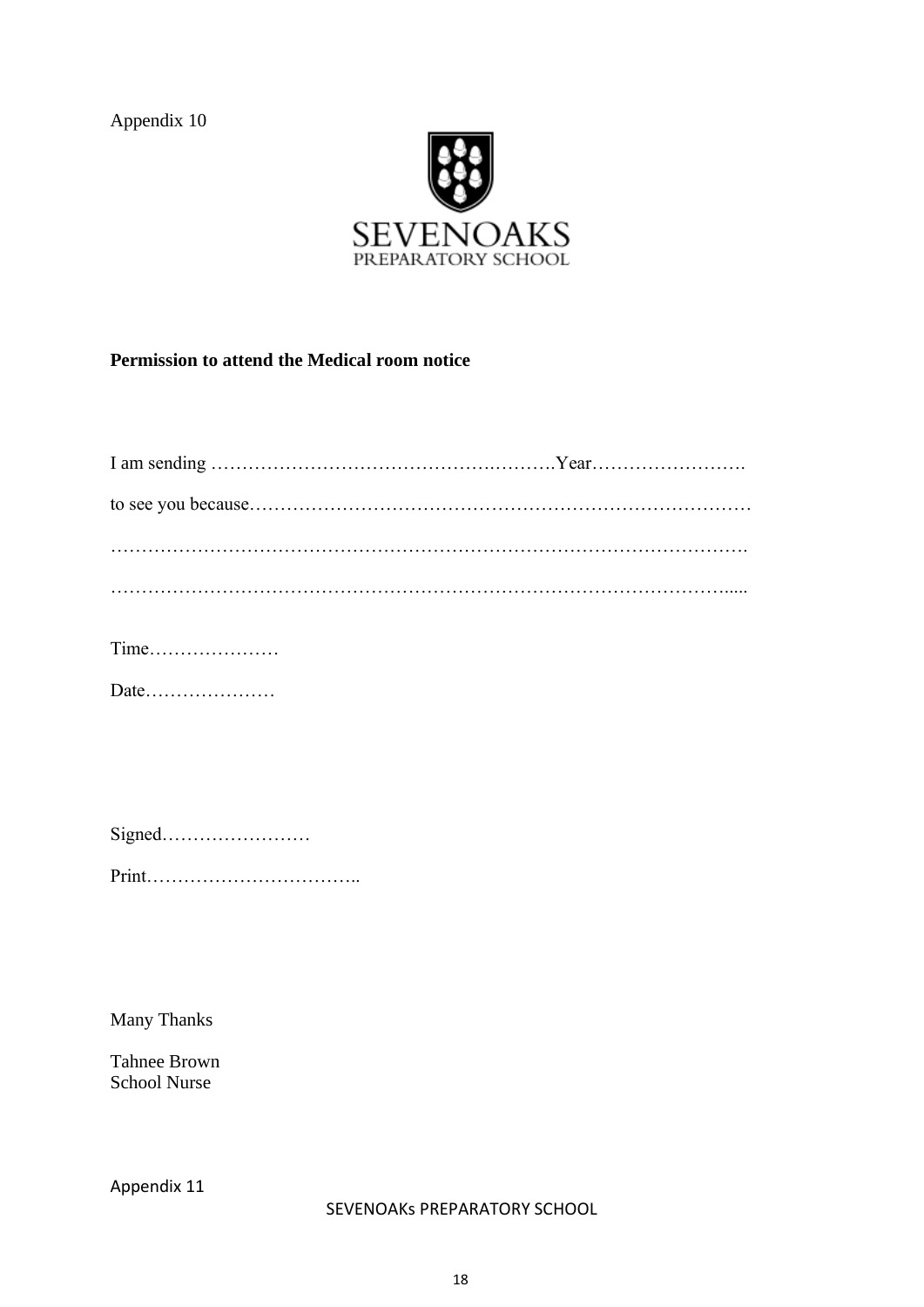## CONSENT FORM FOR SCHOOL TRIPS

|   |    | The following is to be completed by Parent(s)                                                                               |
|---|----|-----------------------------------------------------------------------------------------------------------------------------|
| A |    | <b>Medical Certificate</b>                                                                                                  |
|   | 1. | Does your child have an allergy and/or medical condition which might need medical<br>attention? If so, please give details: |
|   |    |                                                                                                                             |
|   | 2. | Does your child take any prescribed medication? If so, please give details, including<br>instructions on dosage/times:      |
|   |    |                                                                                                                             |

#### **B Parent Consent**

- 1. In the event that my son/daughter taking mart requires urgent medical treatment, I/we give consent that the supervising member of staff may authorise permission for such treatment on the advice of a medical practitioner.
- 2. I agree to my son/daughter taking part in this activity and for the cost to be added to my invoice and to the members of staff in charge acting *in loco parentis.*
- 3. I/we have received and read details of the trip.
- 4. Emergency telephone number if trip organiser wishes to contact you during the trip:

…………………………………………………………………………………………………………………………………..

5. Is there any other information, other than that given above, about your son/daughter which you feel the trip organiser should be aware of? Yes/No (please delete as appropriate. If *yes* please give details below:

……………………………………………………………………………………………………………………………………

Signed: …………………………………………… (*parent/guardian*) Date: ……………………………………………